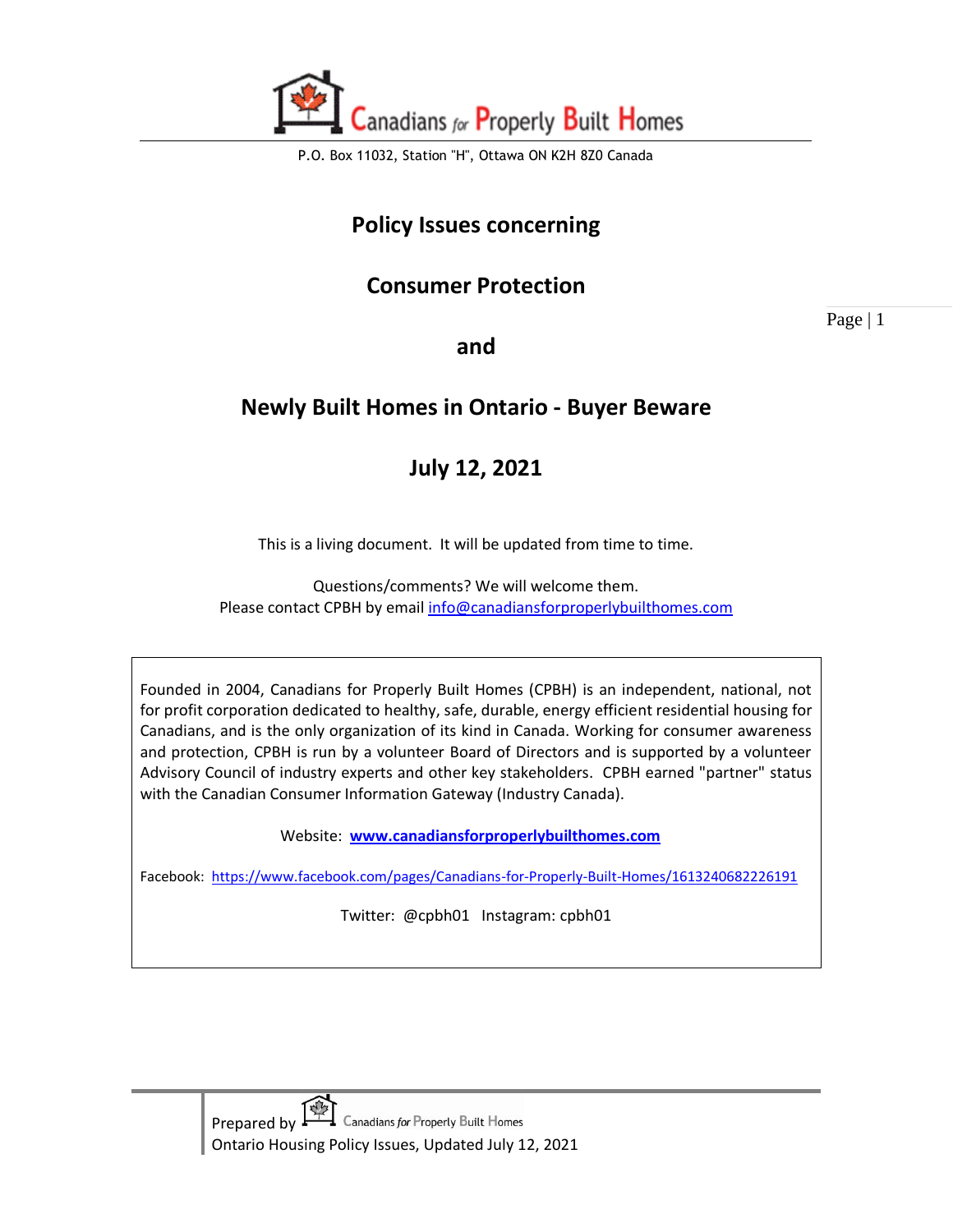P.O. Box 11032, Station "H", Ottawa ON K2H 8Z0 Canada

#### **Contents**

|                                                                                           | Page   2 |
|-------------------------------------------------------------------------------------------|----------|
| Policy Issue 1: The need for definitions related to Ontario's newly built homes 3         |          |
| Policy Issue 2: The need for legislation for transparency & accountability re             |          |
|                                                                                           |          |
| Policy Issue 3: The need for legislation to ensure that the OBC is enforced by            |          |
| municipalities during construction, including responsibilities concerning radon  5        |          |
| Policy Issue 4 – The need for adequate oversight to get HCRA performing properly – it's   |          |
|                                                                                           |          |
| Policy Issue 5 – The need for legislation to end the practice of used/damaged furnaces    |          |
|                                                                                           |          |
| Policy Issue 6 - The need for legislation to end Tarion's monopoly and introduce a multi- |          |
|                                                                                           |          |
| Policy Issue 7 - The need for legislation to replace the LAT for appeals of Tarion        |          |
|                                                                                           |          |
| Policy Issue 8 - The need to pass and implement adequate consumer protection              |          |
|                                                                                           |          |
|                                                                                           |          |
|                                                                                           |          |
| Appendix 2 Response from HCRA CEO and Registrar to CPBH's feedback on HCRA's              |          |
|                                                                                           |          |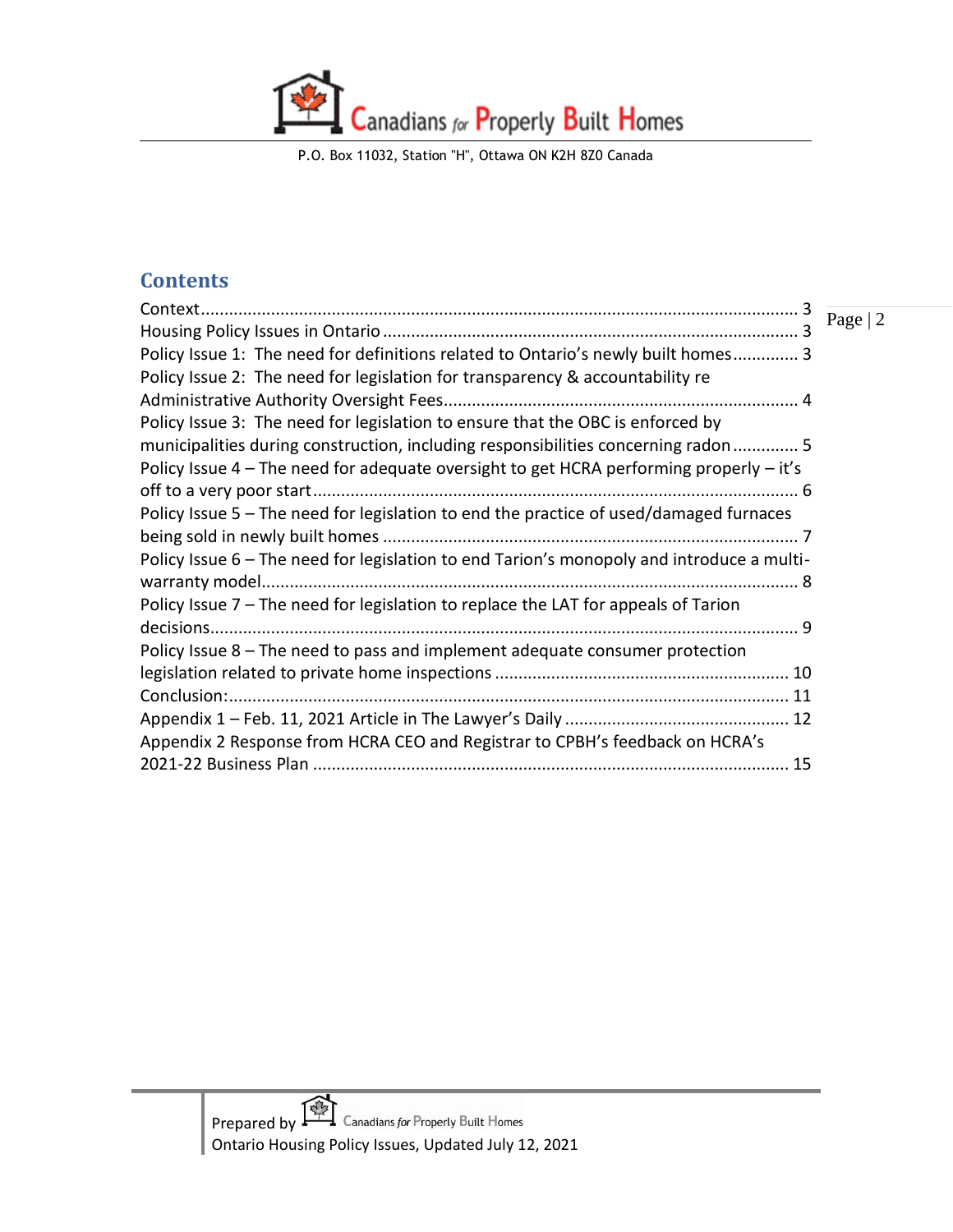P.O. Box 11032, Station "H", Ottawa ON K2H 8Z0 Canada

# <span id="page-2-0"></span>**Context**

In Canada, consumer protection is primarily the responsibility of the provinces and territories. This report is focused on newly built home policies in relation to consumer protection in Ontario. The purchase of a home is the largest purchase most people make.

Page | 3

It is well-recognized by many that there are serious consumer protection issues in Canada generally.

*"…There has been a decline in consumer advocacy since the 1980s in Canada, not because the issues are no longer important, not because there are not people to fight the fight. But largely, I believe, because funding for your work has been on a steady decline…."* 

■ Senator Ringuette, Keynote Speech, Consumer 150 Conference, 2017 <https://www.piac.ca/wp-content/uploads/2017/10/Senator-Ringuette-Keynote-EN.pdf>

Regarding consumer protection in Ontario, a recent Auditor General of Ontario report highlighted numerous problems with consumer protection as well.

"Ontario needs better oversight of consumer issues, from condos and coffins to cannabis, auditor general says" -- Toronto Star, Dec. 7, 2020 [https://www.thestar.com/politics/provincial/2020/12/07/ontario-needs-better-consumer](https://www.thestar.com/politics/provincial/2020/12/07/ontario-needs-better-consumer-oversight-on-everything-from-condos-and-coffins-to-cannabis-auditor-general-says.html)[oversight-on-everything-from-condos-and-coffins-to-cannabis-auditor-general-says.html](https://www.thestar.com/politics/provincial/2020/12/07/ontario-needs-better-consumer-oversight-on-everything-from-condos-and-coffins-to-cannabis-auditor-general-says.html)

# <span id="page-2-1"></span>**Housing Policy Issues in Ontario**

#### <span id="page-2-2"></span>*Policy Issue 1: The need for definitions related to Ontario's newly built homes*

Various terms are bandied about by Ministers and ministry officials when discussing homes, including "quality homes", "better built homes", "properly built homes", "defects", etc. But no one in the Ontario Government has been able to explain what these terms mean.

Refer to this document for information concerning this issue of definitions/explanations: [http://canadiansforproperlybuilthomes.com/wp-content/uploads/2021/02/Feb.-12-2021-Final-](http://canadiansforproperlybuilthomes.com/wp-content/uploads/2021/02/Feb.-12-2021-Final-CPBH-response-to-ON-New-Home-Construction-Licensing-Act-2017-Proposed-Code-of-Ethics-and-Discipline-Committee-and-Appeals-Committee.pdf)[CPBH-response-to-ON-New-Home-Construction-Licensing-Act-2017-Proposed-Code-of-Ethics](http://canadiansforproperlybuilthomes.com/wp-content/uploads/2021/02/Feb.-12-2021-Final-CPBH-response-to-ON-New-Home-Construction-Licensing-Act-2017-Proposed-Code-of-Ethics-and-Discipline-Committee-and-Appeals-Committee.pdf)[and-Discipline-Committee-and-Appeals-Committee.pdf](http://canadiansforproperlybuilthomes.com/wp-content/uploads/2021/02/Feb.-12-2021-Final-CPBH-response-to-ON-New-Home-Construction-Licensing-Act-2017-Proposed-Code-of-Ethics-and-Discipline-Committee-and-Appeals-Committee.pdf)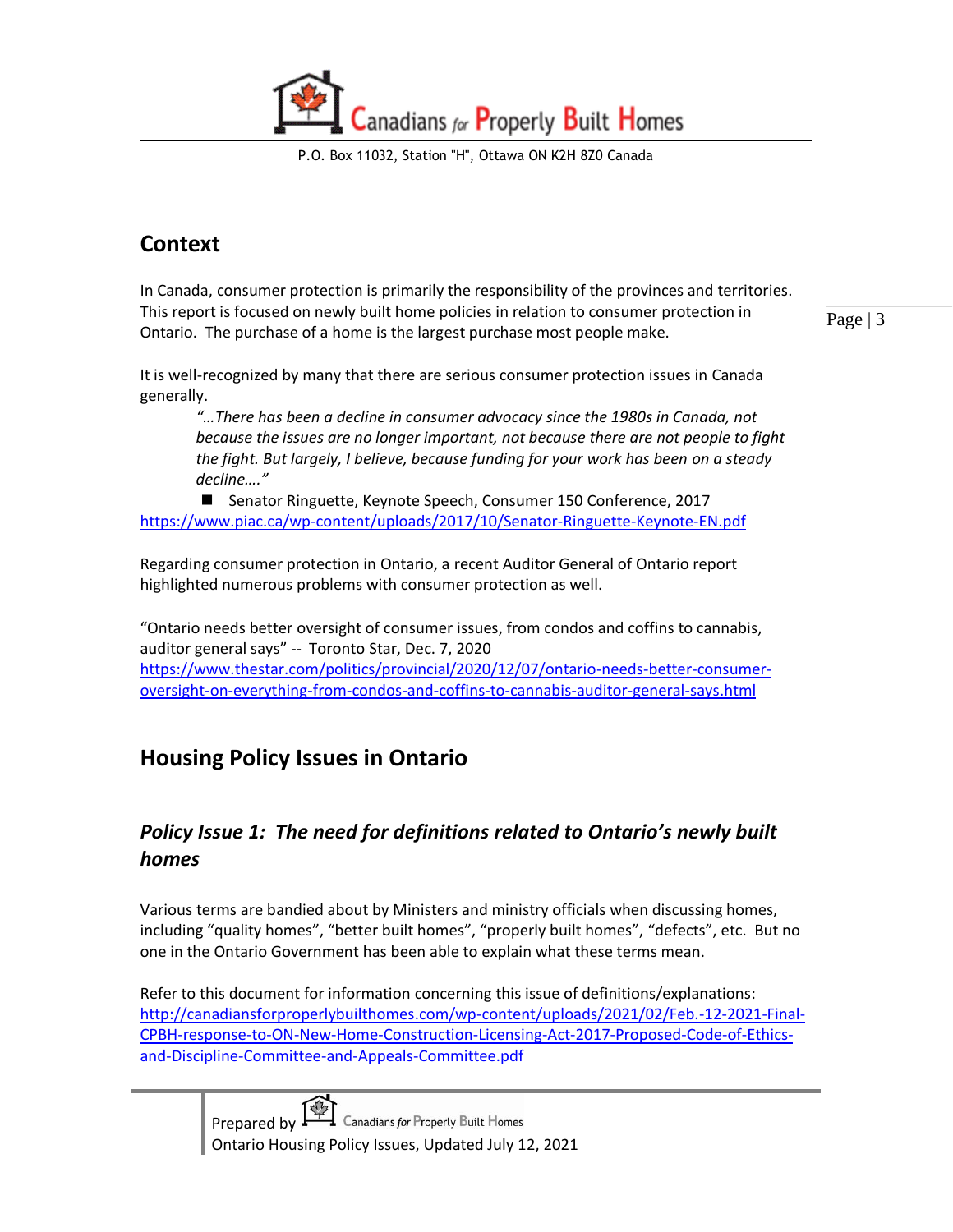

#### <span id="page-3-0"></span>*Policy Issue 2: The need for legislation for transparency & accountability re Administrative Authority Oversight Fees*

A number of the Administrative Authorities (AA) in Ontario relate to newly built homes. The Auditor General of Ontario's recent audits of some AAs, such as Tarion, TSSA and ESA, have highlighted many serious issues in these housing-related AAs. But the Ontario Government (MGCS) has been receiving millions of dollars annually in mandatory payments from AAs for "oversight" since 2009. What has happened to all of the mandatory oversight fees? CPBH has presented to ON Government Committees related to this issue multiple times. Refer to #2 here at this link for CPBH's presentation to a Government Committee in 2019:

[http://canadiansforproperlybuilthomes.com/wp-content/uploads/2019/08/Jan.-2019-Pre-](http://canadiansforproperlybuilthomes.com/wp-content/uploads/2019/08/Jan.-2019-Pre-Budget-ideas-standing-committee.pdf)[Budget-ideas-standing-committee.pdf](http://canadiansforproperlybuilthomes.com/wp-content/uploads/2019/08/Jan.-2019-Pre-Budget-ideas-standing-committee.pdf)

Here is a response from MPP Fedeli to CPBH's Committee presentation about the lack of transparency regarding these AA fees: "that's not unusual when they are trying to hide something" (Hansard, Jan. 17, 2018).

In 2015, former PC MGCS Critic MPP Pettapiece asked a question of the MGCS Minister about where these fees paid by Tarion were going but received a vague response. Also in 2015, former NDP Critic Jagmeet Singh requested that the Ombudsman of Ontario get to the bottom of this, but after MPP Singh's departure from the ON NDP, this request fell between the cracks. The Ombudsman of Ontario has refused to provide any information to CPBH about this.

At the new AA, the Home Construction Regulatory Authority's (HCRA) Interim CEO advised in Jan. 2021 that HCRA would be paying in the "range of hundreds of thousands of dollars" to MGCS for oversight fees. He further noted that Tarion would continue to pay these fees as well. In 2020, Tarion paid \$499,000 as per Tarion's financial statements – up from \$378,000 in 2019 and \$266,000 in 2018.

Approximately 15 AAs are paying these mandatory oversight fees annually. Some refer to this as the ON Government's "cash cow". Some call this a "slush fund". It's important to get to the bottom of where these funds are going.

Page | 4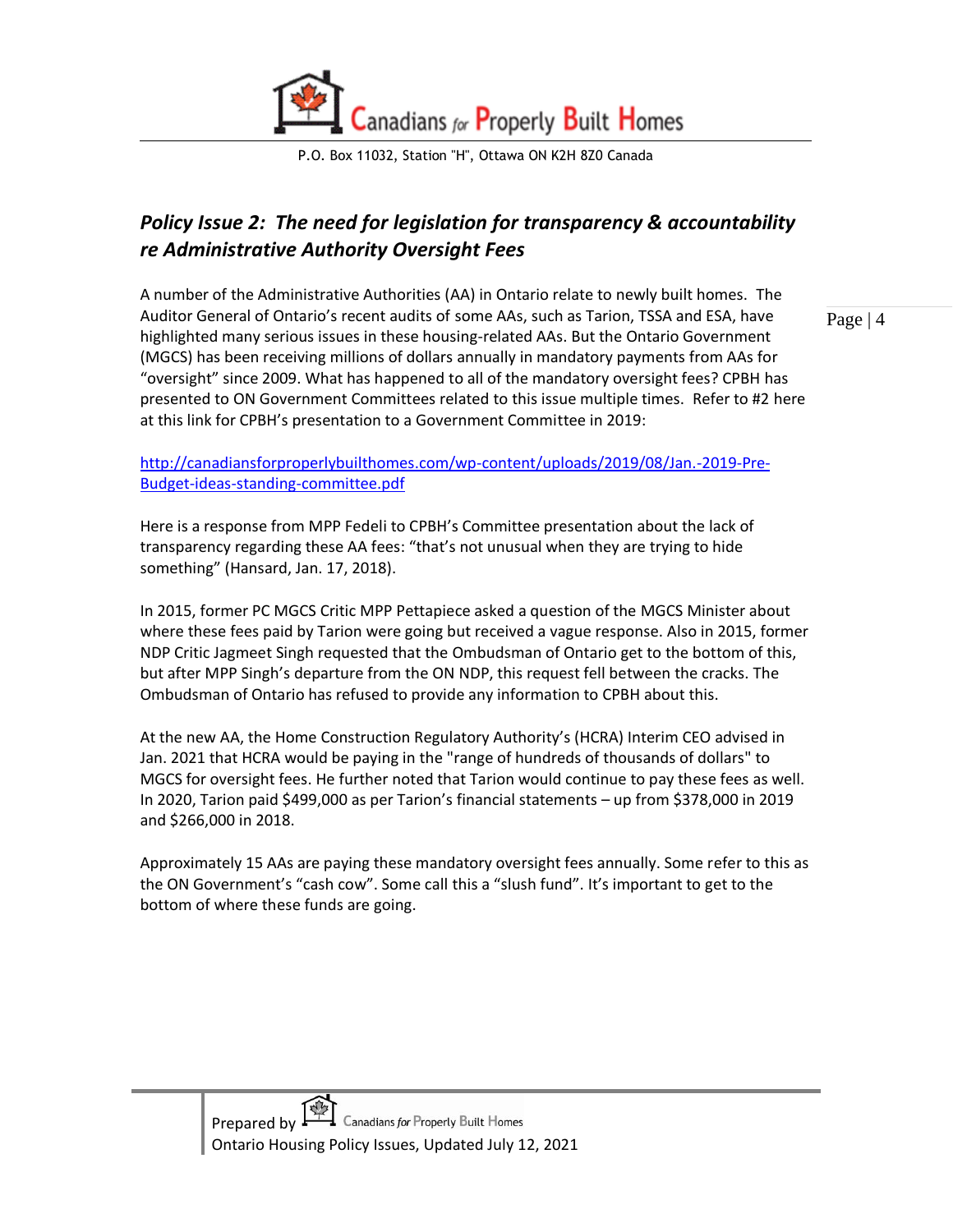

#### <span id="page-4-0"></span>*Policy Issue 3: The need for legislation to ensure that the OBC is enforced by municipalities during construction, including responsibilities concerning radon*

Page | 5

The lack of enforcement of the Ontario Building Code during construction has been a well-recognized serious problem for decades now. A myriad of reasons has been cited from building booms to the lack of available qualified inspectors, etc., for over 20 years now. CPBH prepared a 107 page report at the request of then-PC Critic Ernie Hardeman which is still relevant today. He responded:

*"..Thank you for providing me with your report regarding the lack of enforcement of the Ontario Building Code during construction. It was extremely well done and I appreciate you taking the time to put it together. I agree that we need to look at ways to add more accountability into the system..."*

– email from PC MMAH Critic Ernie Hardeman, Nov. 10, 2017

If you would like a copy of this report, please let us know.

| anaana                |                                                                                                                                                                                                                                                                                                                                                                                                                                                                                                                                                               |          |
|-----------------------|---------------------------------------------------------------------------------------------------------------------------------------------------------------------------------------------------------------------------------------------------------------------------------------------------------------------------------------------------------------------------------------------------------------------------------------------------------------------------------------------------------------------------------------------------------------|----------|
|                       | Canadians                                                                                                                                                                                                                                                                                                                                                                                                                                                                                                                                                     | Page   1 |
|                       | Property                                                                                                                                                                                                                                                                                                                                                                                                                                                                                                                                                      |          |
|                       | <b><i><u>Englisher</u></i></b>                                                                                                                                                                                                                                                                                                                                                                                                                                                                                                                                |          |
|                       |                                                                                                                                                                                                                                                                                                                                                                                                                                                                                                                                                               |          |
|                       | A Report Prepared at the Request of                                                                                                                                                                                                                                                                                                                                                                                                                                                                                                                           |          |
|                       | PC Party Critic for Municipal Affairs and Housing, MPP Ernie Hardeman,                                                                                                                                                                                                                                                                                                                                                                                                                                                                                        |          |
|                       | <b>Regarding</b>                                                                                                                                                                                                                                                                                                                                                                                                                                                                                                                                              |          |
|                       | The Lack of Enforcement of the Ontario Building Code during construction,                                                                                                                                                                                                                                                                                                                                                                                                                                                                                     |          |
|                       | Which results in Safety Issues in far too many Ontario newly built homes                                                                                                                                                                                                                                                                                                                                                                                                                                                                                      |          |
|                       |                                                                                                                                                                                                                                                                                                                                                                                                                                                                                                                                                               |          |
|                       | Oct. 11, 2017                                                                                                                                                                                                                                                                                                                                                                                                                                                                                                                                                 |          |
|                       | Please submit questions/comments to: info@canadiansforproperlybuilthomes.com -                                                                                                                                                                                                                                                                                                                                                                                                                                                                                |          |
| <b>THEFT REPORTED</b> | Founded in 2004, Canadians for Properly Built Homes (CPBH) is a national, not for profit corporation<br>dedicated to healthy, safe, durable, energy efficient residential housing for Canadians, and is the only<br>organization of its kind in Canada. Working for consumer awareness and protection, CPBH is run by a<br>volunteer Board of Directors and is supported by a volunteer Advisory Council of Industry experts and<br>other key stakeholders. CPBH earned "partner" status with the Canadian Consumer Information<br>Gateway (Industry Canada). |          |
|                       | Website: www.canadiansforproperlybuilthomes.com                                                                                                                                                                                                                                                                                                                                                                                                                                                                                                               |          |
|                       | Facebook: https://www.facebook.com/pages/Canadians-for-Property-Built-Homes/1613240682226191                                                                                                                                                                                                                                                                                                                                                                                                                                                                  |          |
|                       | Twitter: @cpbh01                                                                                                                                                                                                                                                                                                                                                                                                                                                                                                                                              |          |
|                       |                                                                                                                                                                                                                                                                                                                                                                                                                                                                                                                                                               |          |
|                       | Prepared by<br>Canadian for Property Built Homes                                                                                                                                                                                                                                                                                                                                                                                                                                                                                                              |          |
|                       | Report related to the Lack of Enforcement of the Ontario Building Code during construction, which<br>results in Safety Issues in far too many Ontario homes                                                                                                                                                                                                                                                                                                                                                                                                   |          |
|                       |                                                                                                                                                                                                                                                                                                                                                                                                                                                                                                                                                               |          |
|                       |                                                                                                                                                                                                                                                                                                                                                                                                                                                                                                                                                               |          |

**Radon:** Radon is the second leading cause of lung cancer in Canada, killing more than 3,000 people every year. Issues have been raised about municipalities in ON not carrying out their responsibilities related to radon properly. As an example, here is a link to an Open Letter to the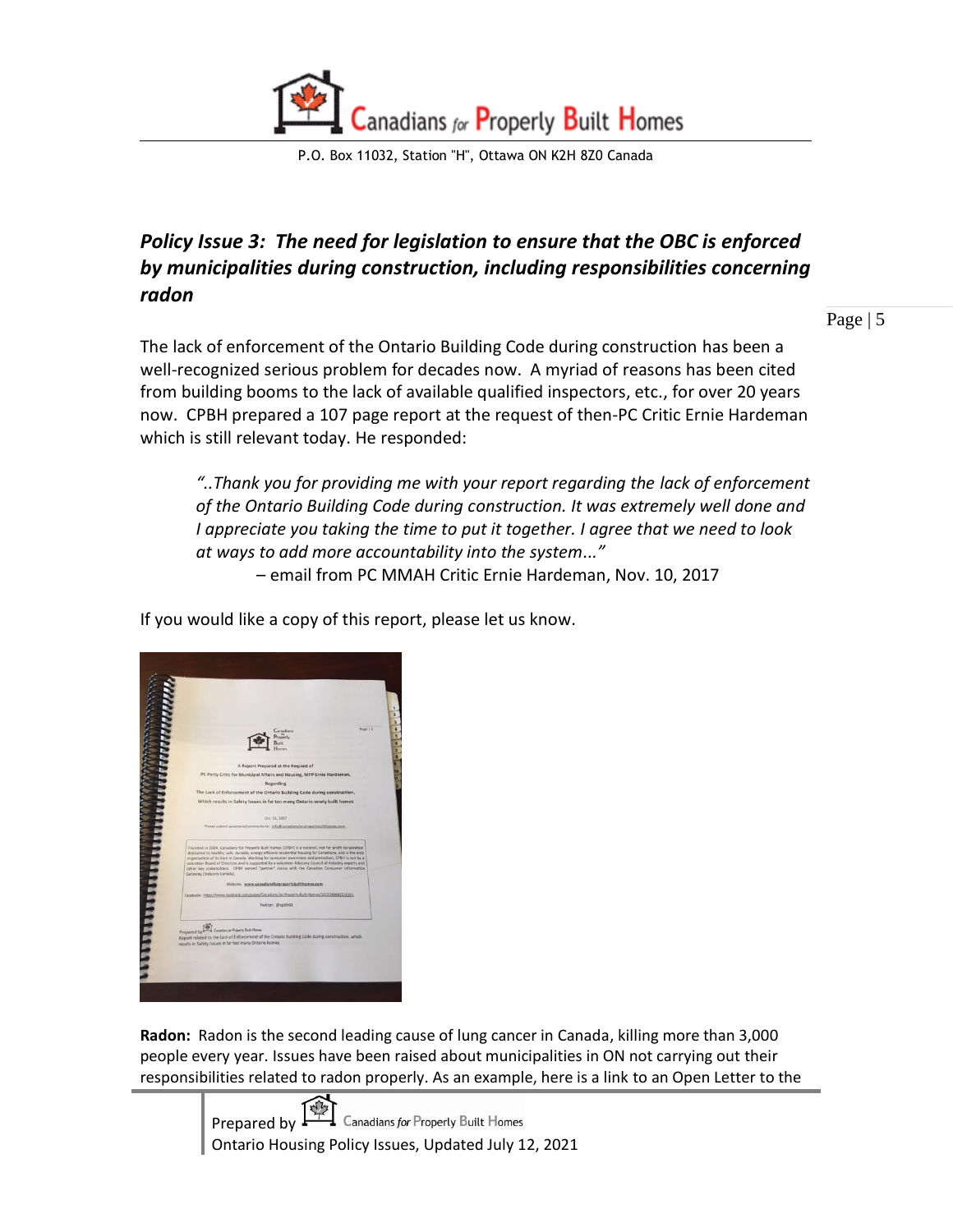P.O. Box 11032, Station "H", Ottawa ON K2H 8Z0 Canada

City of Ottawa that contains considerable information on this subject, including a legal opinion that was provided to all municipalities in ON. [http://canadiansforproperlybuilthomes.com/wp](http://canadiansforproperlybuilthomes.com/wp-content/uploads/2021/02/Feb.-6-2021-Ottawa-City-Council-Open-Letter.pdf)[content/uploads/2021/02/Feb.-6-2021-Ottawa-City-Council-Open-Letter.pdf](http://canadiansforproperlybuilthomes.com/wp-content/uploads/2021/02/Feb.-6-2021-Ottawa-City-Council-Open-Letter.pdf)

An investigative report published in the Toronto Star on May 2, 2021 found that *"….with new*  buildings posing the highest risks of elevated radon levels, the number of Canadians facing *potential exposure is growing. The prevalence of deadly radon gas is rising across Canada as lax building codes allow dangerously high levels to be trapped inside newly built homes.…Modern construction methods have created the unintended consequence of trapping the gas inside….".*

Page | 6

https://www.thestar.com/news/investigations/2021/05/02/the-invisible-threat-inside-yourhome-dangerous-levels-of-radon-gas-are-being-found-in-more-houses-across-canada-thanever-before.html

Note that measures to protect people against radon are inexpensive and straightforward during construction. They are less so after construction.

#### <span id="page-5-0"></span>*Policy Issue 4 – The need for adequate oversight to get HCRA performing properly – it's off to a very poor start*

There are numerous serious issues already plaguing HCRA. CPBH provided feedback to HCRA's CEO and Board Chair on its business plan in an Open Letter that captured the most serious issues. Here is a link to the Open Letter. http://canadiansforproperlybuilthomes.com/wpcontent/uploads/2021/05/May-13-2021-HCRA-re-Business-Plan-Open-Letter.pdf

Sadly, and unacceptably, HCRA didn't show any sense of urgency about these issues when the CEO/Registrar responded to our Open Letter. Appendix 2 provides the response received.

Some say that HCRA and Tarion have made a mockery of the path to a fair regime for home construction regulation and consumer protection as laid out by Justice Cunningham in his 2016 Tarion Review. [https://www.ontario.ca/document/final-report-review-ontario-new-home](https://www.ontario.ca/document/final-report-review-ontario-new-home-warranties-plan-act-and-tarion-warranty-corporation)[warranties-plan-act-and-tarion-warranty-corporation](https://www.ontario.ca/document/final-report-review-ontario-new-home-warranties-plan-act-and-tarion-warranty-corporation)

It's important to remember that both HCRA and Tarion are supposed to be "consumer protection organizations". The Ministry of Government and Consumer Services receives mandatory oversight fees from AAs, but clearly there are issues with this oversight as mentioned in #2 above.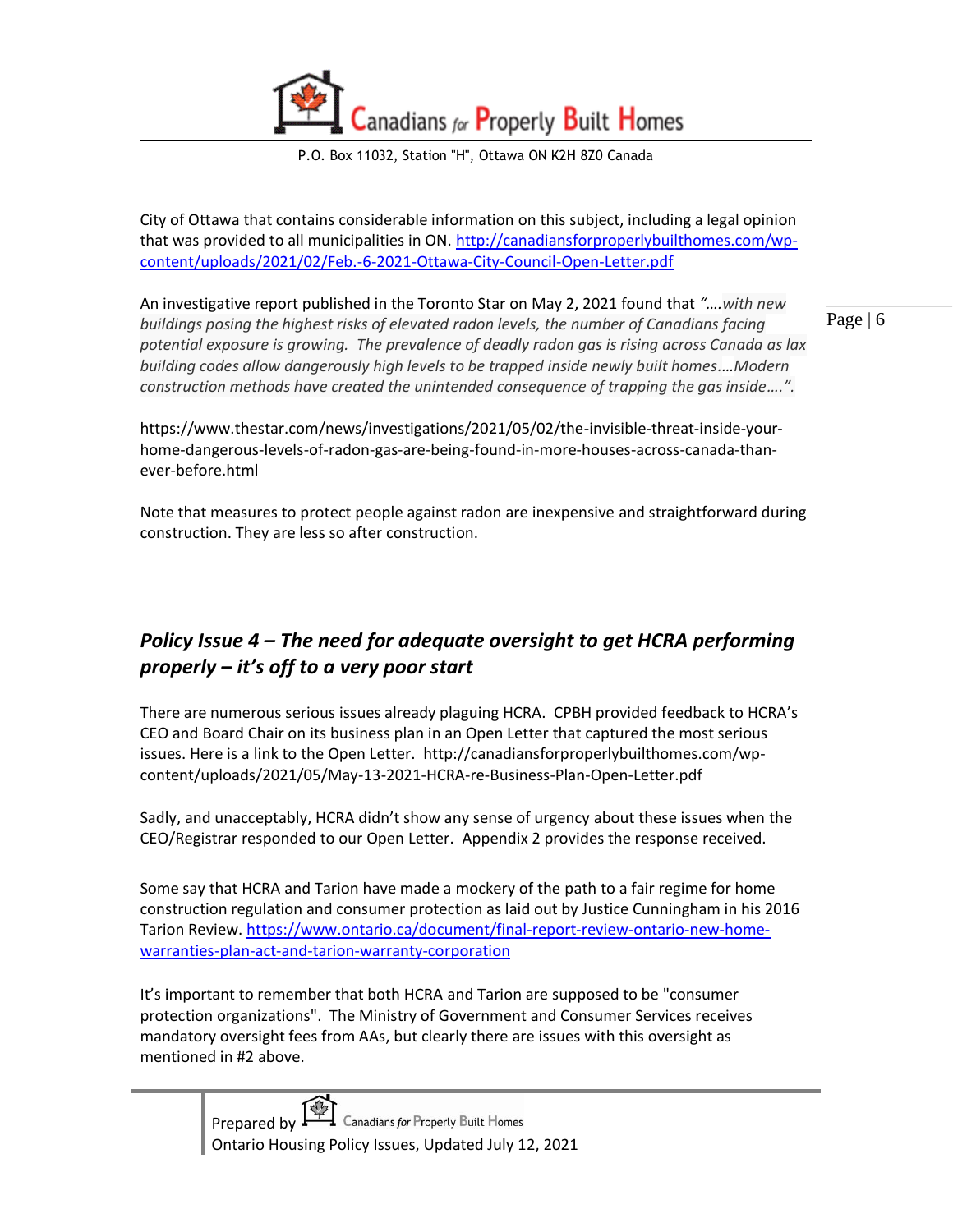

### <span id="page-6-0"></span>*Policy Issue 5 – The need for legislation to end the practice of used/damaged furnaces being sold in newly built homes*

Page | 7

Within this document

[http://canadiansforproperlybuilthomes.com/wp-content/uploads/2021/02/Feb.-12-2021-Final-](http://canadiansforproperlybuilthomes.com/wp-content/uploads/2021/02/Feb.-12-2021-Final-CPBH-response-to-ON-New-Home-Construction-Licensing-Act-2017-Proposed-Code-of-Ethics-and-Discipline-Committee-and-Appeals-Committee.pdf)[CPBH-response-to-ON-New-Home-Construction-Licensing-Act-2017-Proposed-Code-of-Ethics](http://canadiansforproperlybuilthomes.com/wp-content/uploads/2021/02/Feb.-12-2021-Final-CPBH-response-to-ON-New-Home-Construction-Licensing-Act-2017-Proposed-Code-of-Ethics-and-Discipline-Committee-and-Appeals-Committee.pdf)[and-Discipline-Committee-and-Appeals-Committee.pdf](http://canadiansforproperlybuilthomes.com/wp-content/uploads/2021/02/Feb.-12-2021-Final-CPBH-response-to-ON-New-Home-Construction-Licensing-Act-2017-Proposed-Code-of-Ethics-and-Discipline-Committee-and-Appeals-Committee.pdf)

there is a significant section concerning used/damaged furnaces being sold in some newly built homes, without disclosure to the unsuspecting purchasers. CPBH's position is that this practice must be banned. Builders have alternate sources of heat during construction, at minimal cost to builders. It appears that a key issue is a convenience factor for builders. Builders' convenience must never trump consumer protection.

Since submitting that document to the Ontario Government on Feb. 12, 2021, CPBH received a legal opinion that the Ontario Government is allowing builders to break the law when it comes to furnaces in newly built homes. Here is the link to the legal opinion: http://canadiansforproperlybuilthomes.com/wp-content/uploads/2021/03/Feb.-28-2021- Moher-Legal-Letter-of-Opinion-re-Consumer-Protection-Act.pdf

Former Minister Thompson responded in a letter dated Apr. 16, 2021 saying that the Consumer Protection Act, 2002, does not cover all consumer transactions – seeming to suggest that this issue of builders secretly selling used furnaces is not covered by the Consumer Protection Act. Lawyer Brian Moher responded by pointing out R. v. K-Tech Building Systems Inc., 2012 ONCJ 219 CanLii which addressed that a person may be charged under both Acts – the Consumer Protection Act and the Ontario New Home Warranties Plan Act. http://canadiansforproperlybuilthomes.com/wp-content/uploads/2021/04/R.-v.-K-Tech-Building-Systems-Inc.-2012-ONCJ-219-CanLII-paras-114-115-and-149.pdf

Therefore, we wrote again to Minister Thompson and Deputy Minister Hughes about this on Apr. 23, 2021, and also requested that they explain why their ministry decided to investigate/charge this company and the owner in R. v. K-Tech Building Systems Inc., 2012, but MGCS has not done this for many other consumers who have written to MGCS over the years (and some many times) related to their newly built homes. This remained unanswered by Minister Thompson and Deputy Minister Hughes, who both have now since left these positions in MGCS.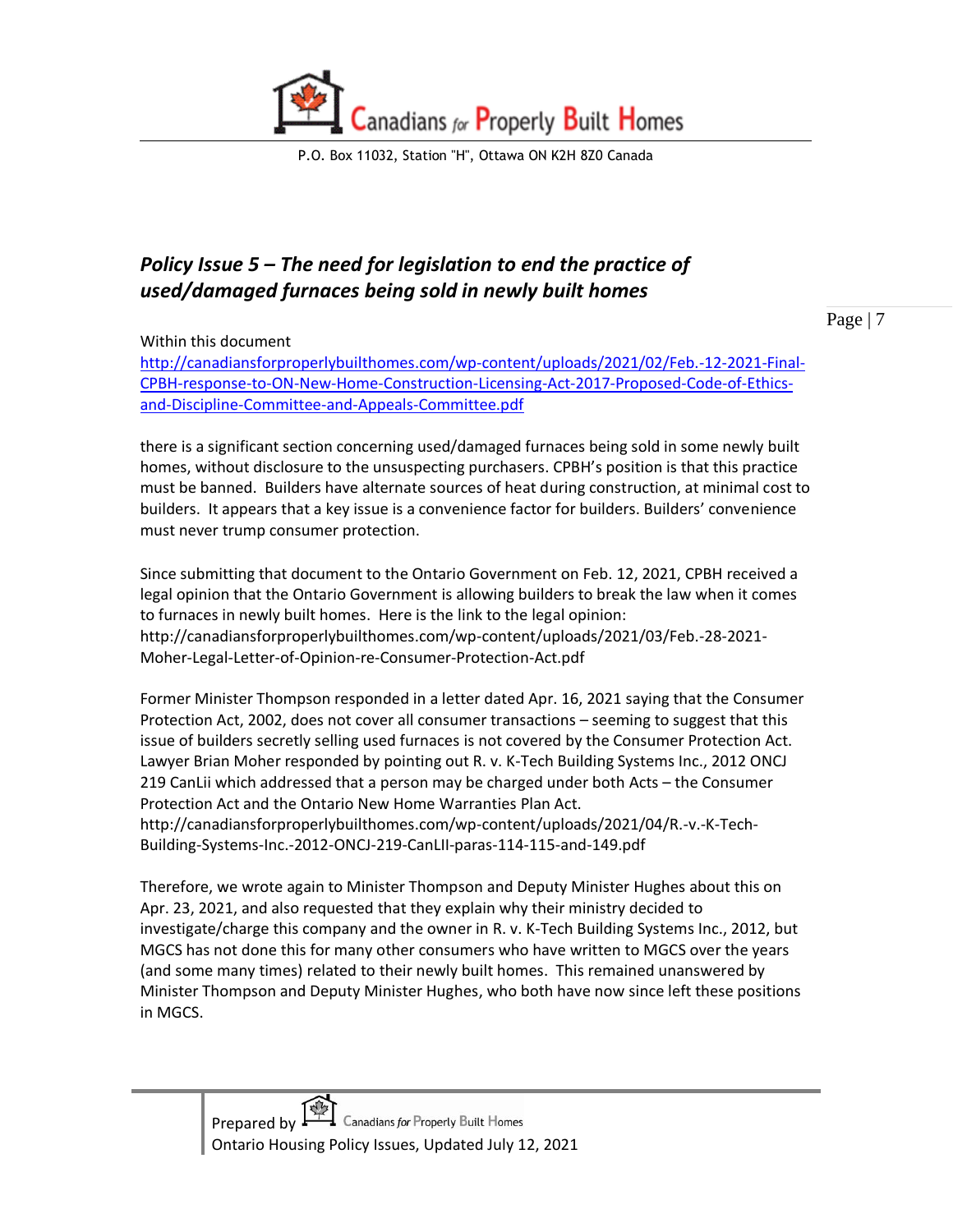

#### <span id="page-7-0"></span>*Policy Issue 6 – The need for legislation to end Tarion's monopoly and introduce a multi-warranty model*

While Tarion claims that it is moving forward in making changes related to the Auditor General's  $\|$  Page  $\|$  8 recommendations, many homeowners continue to complain about how Tarion is treating them, e.g., denied claims, slow response times, etc. CPBH's position continues to be that Tarion is beyond repair. Here is a link to our response to the Auditor General's report:

[http://canadiansforproperlybuilthomes.com/wp-content/uploads/2019/11/11-3-](http://canadiansforproperlybuilthomes.com/wp-content/uploads/2019/11/11-3-19FinalCPBHstatement-AGofONaudit-Tarion.pdf) [19FinalCPBHstatement-AGofONaudit-Tarion.pdf](http://canadiansforproperlybuilthomes.com/wp-content/uploads/2019/11/11-3-19FinalCPBHstatement-AGofONaudit-Tarion.pdf)

Indeed, regular feedback from Ontarians continuing to fight with Tarion indicates that these deep cultural problems within Tarion continue.

Tarion's 2020 financial statements also provide evidence of the continued serious problems. For example, once again, Tarion paid more in salaries and benefits than it paid out in homeowners' claims. Investments and equity now total \$974,922,000, which is almost \$52 million more than in 2019. Why is the Ford Government continuing to allow Tarion to accumulate this excessive wealth, while it denies homeowners' claims? Further, Tarion continues to limit the maximum payout to \$300,000, while average home prices in different parts of Ontario exceed \$1 million.

The Tarion Ombuds office has also finally released a report related to an evaluation of its office conducted by an external evaluator. Shockingly, the evaluator couldn't complete the assessment as planned, as homeowners wouldn't participate in this review. CPBH has been hearing for years from many of Ontario's homeowners that they do not have confidence in that Ombuds office – and this refusal by Ontario's homeowners appears to be further evidence of this. More than 1,000 homeowners complained to the Ombuds office about Tarion over a twoyear period – why would they not participate in this external review? Here is a link to CPBH's Open Letter to the Tarion board chair about that botched evaluation: http://canadiansforproperlybuilthomes.com/wp-content/uploads/2021/07/July-6-2021-final-Tarion-Board-Chair-re-botched-evaluation.pdf

The PCs supported ending Tarion's monopoly while in Opposition. But then, once in power, they started talking about further consultations – and then they tried to justify not ending the monopoly based on these consultations. But they refused to release the results of their consultations. Watch this little video that explains what happened when CPBH finally received the results of those consultations via Freedom of Information requests: https://www.youtube.com/watch?v=qZH8nVbPKxE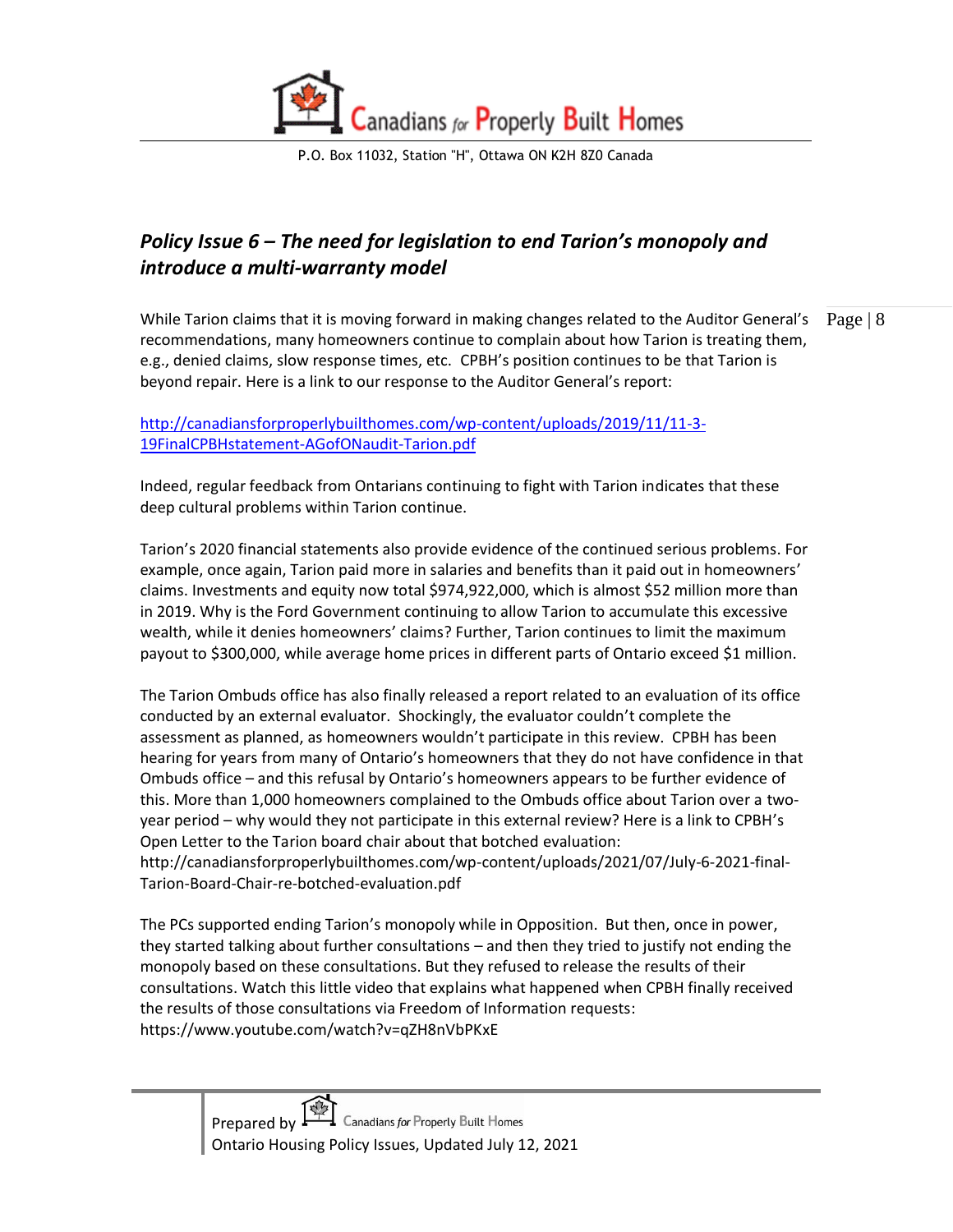P.O. Box 11032, Station "H", Ottawa ON K2H 8Z0 Canada

In response to our request that Premier Ford and Min. Thompson explain this to Ontarians, we received a response from Min. Thompson – her story changed from "extensive consultations" to a "feasibility assessment" which they refuse to reveal, even via Freedom of Information. Here is a short video about that: https://www.youtube.com/watch?v=NYJ9mxu-fjs

Page | 9 CPBH's position is that Justice Cunningham's recommendation to end Tarion's monopoly and introduce a multi-warranty provider system in Ontario is the best option. No system is perfect – but a multi-warranty provider system is the best option.

#### <span id="page-8-0"></span>*Policy Issue 7 – The need for legislation to replace the LAT for appeals of Tarion decisions*

CPBH has been conducting an annual analysis of outcomes of decisions for homeowners who have taken their appeals to the LAT since 2006. Overall, homeowners have lost approximately 85% of the time. In 2019, homeowners lost 100% of the time. Various reasons have been cited including an unfair playing field, operational problems at the LAT, most homeowners are selfrepresented while Tarion is always represented, etc. In recent years, most homeowners will not take their cases to the LAT as is evidenced by this graph:



Here is a link with our 2020 report:

http://canadiansforproperlybuilthomes.com/wp-content/uploads/2021/06/2020-Licence-Appeal-Tribunal-Analysis-2.pdf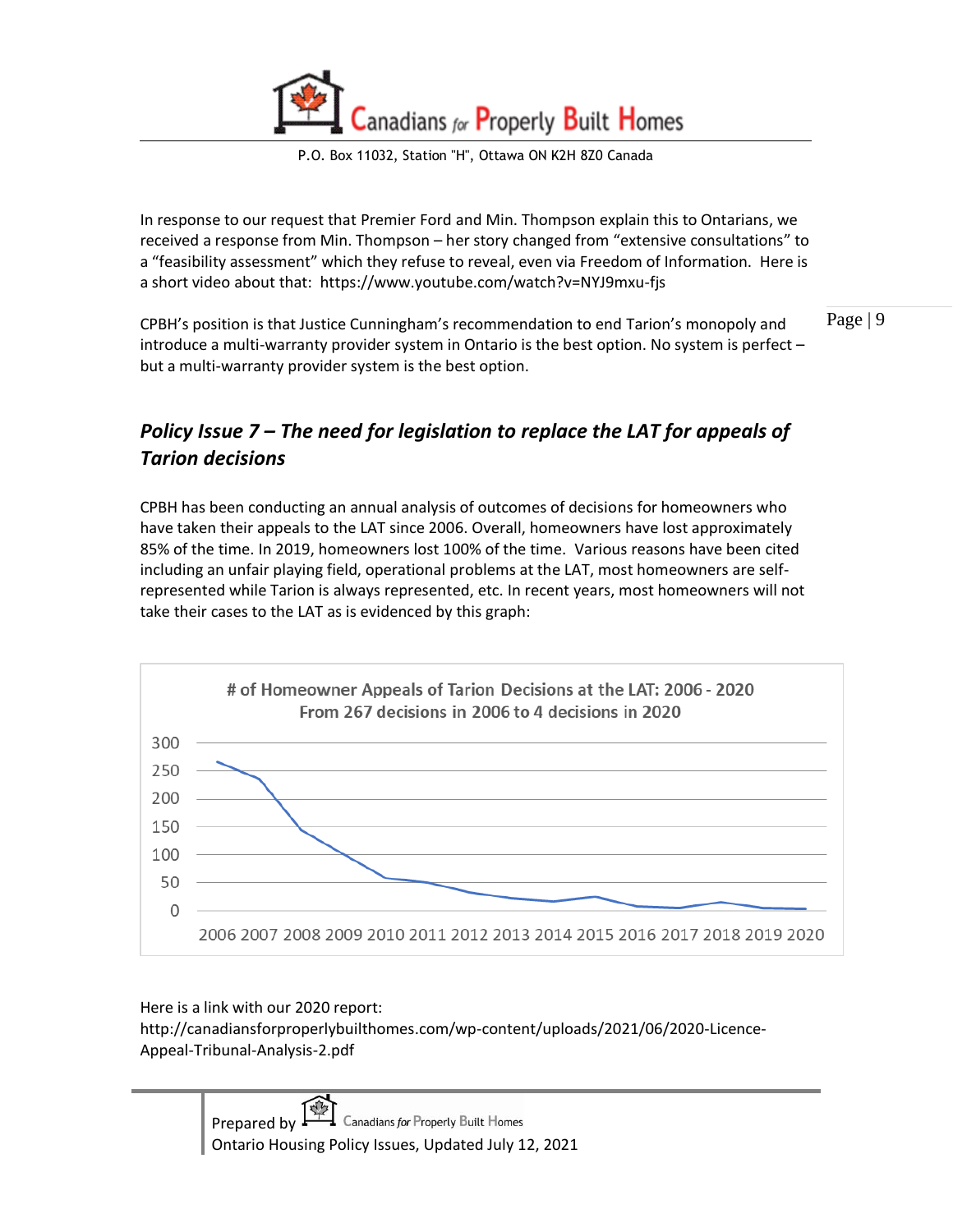

Here is a link with a special report we prepared in 2017 at the request of former Attorney General Naqvi. These issues are all still relevant: [http://canadiansforproperlybuilthomes.com/wp-content/uploads/2019/08/Sept.-12-2017-](http://canadiansforproperlybuilthomes.com/wp-content/uploads/2019/08/Sept.-12-2017-CPBH-Final-report-for-AG-Naqvi-re-LAT-process-issues.pdf) [CPBH-Final-report-for-AG-Naqvi-re-LAT-process-issues.pdf](http://canadiansforproperlybuilthomes.com/wp-content/uploads/2019/08/Sept.-12-2017-CPBH-Final-report-for-AG-Naqvi-re-LAT-process-issues.pdf)

Page | 10

#### <span id="page-9-0"></span>*Policy Issue 8 – The need to pass and implement adequate consumer protection legislation related to private home inspections*

The private home inspection industry in Ontario has been in turmoil for decades. There continues to be a lack of qualified private home inspectors, which is a serious consumer protection issue. CPBH encourages purchasers of newly built homes to hire their own private inspector to inspect during construction, given the ongoing problems of new home construction often not meeting the minimal Ontario Building Code. CPBH has considerable information about private home inspections on our website:

<http://canadiansforproperlybuilthomes.com/what-weve-learned/home-inspections/>

In 2017, the Wynne Government passed "The Putting Consumers First Act", which included private home inspection. But the Ford Government has been letting this legislation gather dust. Finally, after many inquiries, CPBH received a letter from Minister Thompson dated Feb. 1, 2021 that said:

*"…While the Home Inspection Act, 2017 was passed on April 13, 2017, it is not yet in force. My ministry is reviewing public and industry consultation feedback to determine an approach that will address their concerns. It is important that we get this right for consumers and businesses…".*

Some wonder what "businesses" Minister Thompson is concerned about. Home inspection businesses? Builder businesses? It's important to remember that this is coming from the Minister responsible for consumer protection.

Rumours have been swirling since 2018 that the Ford Government has conducted "secret" consultations regarding this legislation. We have raised this issue with Minister Thompson of alleged secret consultations, but she has not responded. CPBH has requested to be allowed to participate in these consultations, but we have not had a response to this request either.

Meanwhile, various industry sources have alleged that the private home inspection industry has declined 40-50% since the Ford Government took power. We have asked Minister Thompson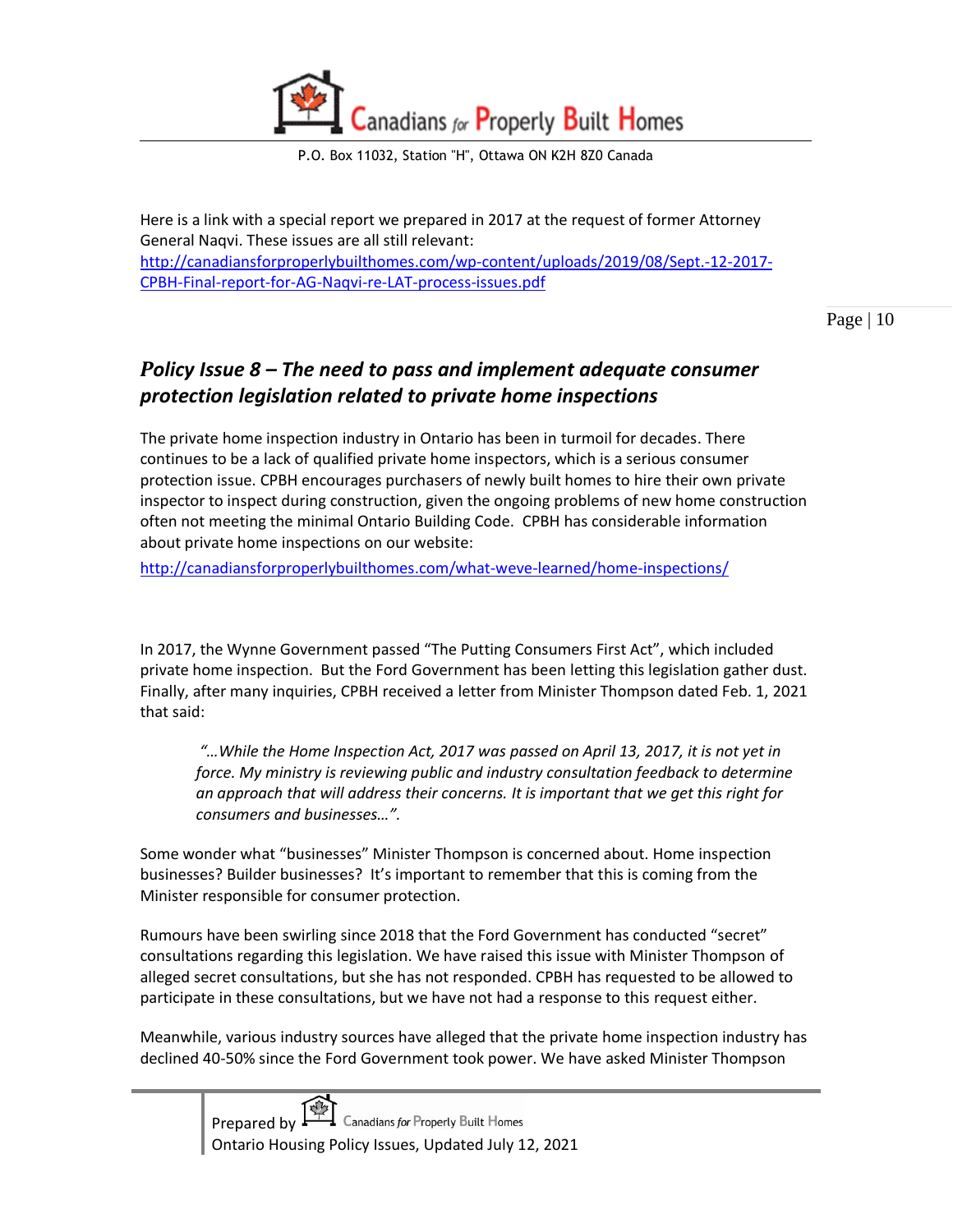P.O. Box 11032, Station "H", Ottawa ON K2H 8Z0 Canada

about this alleged significant industry decline, but she has not yet answered about that. We have heard from some consumers that they could not find a qualified home inspector.

Here is a link with CPBH's 2017 deputation regarding Bill 59 for further information:

Page | 11 [http://canadiansforproperlybuilthomes.com/wp-content/uploads/2019/08/Feb.-23-2017-Final-](http://canadiansforproperlybuilthomes.com/wp-content/uploads/2019/08/Feb.-23-2017-Final-CPBH-Deputation-re-Bill-59-Home-Inspection.pdf)[CPBH-Deputation-re-Bill-59-Home-Inspection.pdf](http://canadiansforproperlybuilthomes.com/wp-content/uploads/2019/08/Feb.-23-2017-Final-CPBH-Deputation-re-Bill-59-Home-Inspection.pdf)

## <span id="page-10-0"></span>**Conclusion:**

The purchase of a home/condo is the largest purchase most people make. Unfortunately, there are numerous serious issues plaguing the new home construction market as discussed in this report. Further, consumer protection is very weak, and the Ford Government appears to be more interested in catering to the development industry than protecting consumers.

People considering purchasing a newly built home/condo should carefully consider the information in this report before proceeding. We encourage you to read the information at the links, and watch the videos.

While there are good builders in Ontario, there are far too many poor and marginal builders, and purchasers have no reliable, objective means of knowing who the good builders are. It could be you, your child, your parents, your friends next who have their lives turned upside down simply because they purchased a newly built home.

CPBH does not hear from people who are satisfied with their newly built home/condo. Obviously some are happy with their purchase. The people we hear from are typically in deep trouble just because they purchased a newly built home/condo from a Tarion/HCRA-approved builder.

Buyer beware.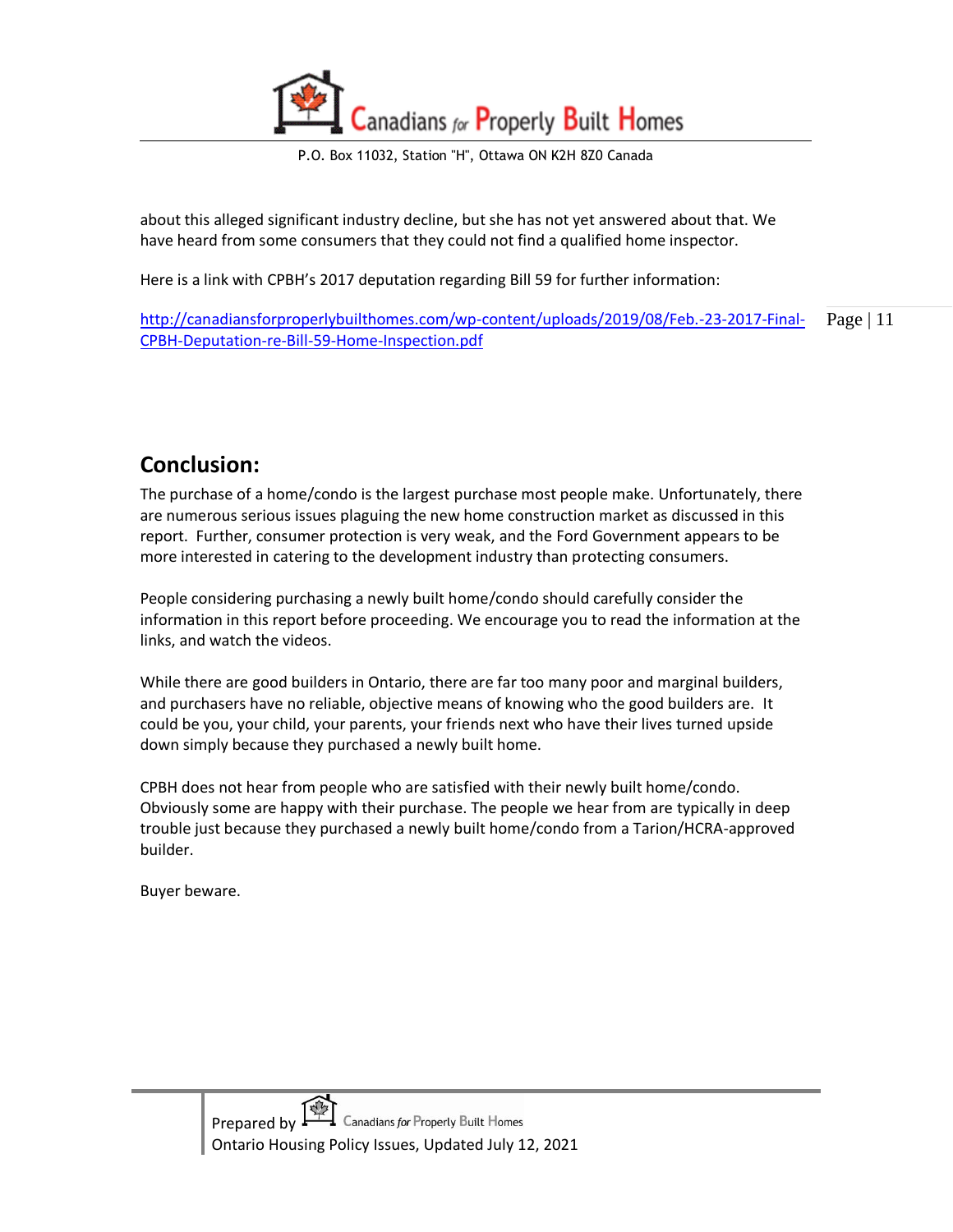

# <span id="page-11-0"></span>**Appendix 1 – Feb. 11, 2021 Article in The Lawyer's Daily**

**The Lawyer's Daily** | 111 Gordon Baker Road, Suite 900 | Toronto, ON M2H 3R1 | www.thelawyersdaily.ca

**Real Estate** 

Page | 12

# **Consumer group concerned about effectiveness of new home construction regulator**

#### By **John Schofield**

(February 11, 2021, 9:36 AM EST) -- A consumer protection organization for new homebuyers is warning that Ontario's recently launched Home Construction Regulatory Authority (HCRA) is already making some of the same mistakes as its predecessor agency, Tarion, which was criticized by the province's auditor general in 2019 for favouring homebuilders over buyers. "HCRA has recently provided lofty statements, e.g., 'effective engagement' and 'regulatory excellence' and 'building trust,' but it is off to a very poor start," Karen Somerville, president of the Ottawa-based Canadians for Properly Built Homes (CPBH) said in an e-mail to *The Lawyer's Daily*.

The Toronto-based HCRA officially began its mandate on Feb. 1 as the agency overseeing licensing and regulatory compliance for new homebuilders and vendors. Tarion will continue to administer the new home warranty program. A 2016 independent review conducted by former Superior Court associate chief justice J. Douglas Cunningham recommended that Tarion's warranty and regulatory functions be split. "Today's launch of the HCRA is another great example of our commitment to strengthening consumer protection for our province," Government and Consumer Services Minister Lisa Thompson said in a Feb. 1 news release. "The HCRA will ensure that new homebuilders and vendors are held to professional standards and that all buyers and owners of new homes are well-informed and feel confident that their homes have been built properly." But, like Tarion, the HCRA board does not include anyone with a background in consumer advocacy, said Somerville. Instead, it is made up of former high-ranking bureaucrats, a corporate executive and the president of a home construction firm. She also claimed that the information in the HCRA's public directory of builders remains unreliable, as it was under Tarion, and she expressed concern about HCRA's lack of transparency. In public webinars in January, she said, HCRA representatives did not respond to some questions and the regulator has not answered CPBH's repeated requests for information on how many former Tarion employees have been hired by HCRA. Somerville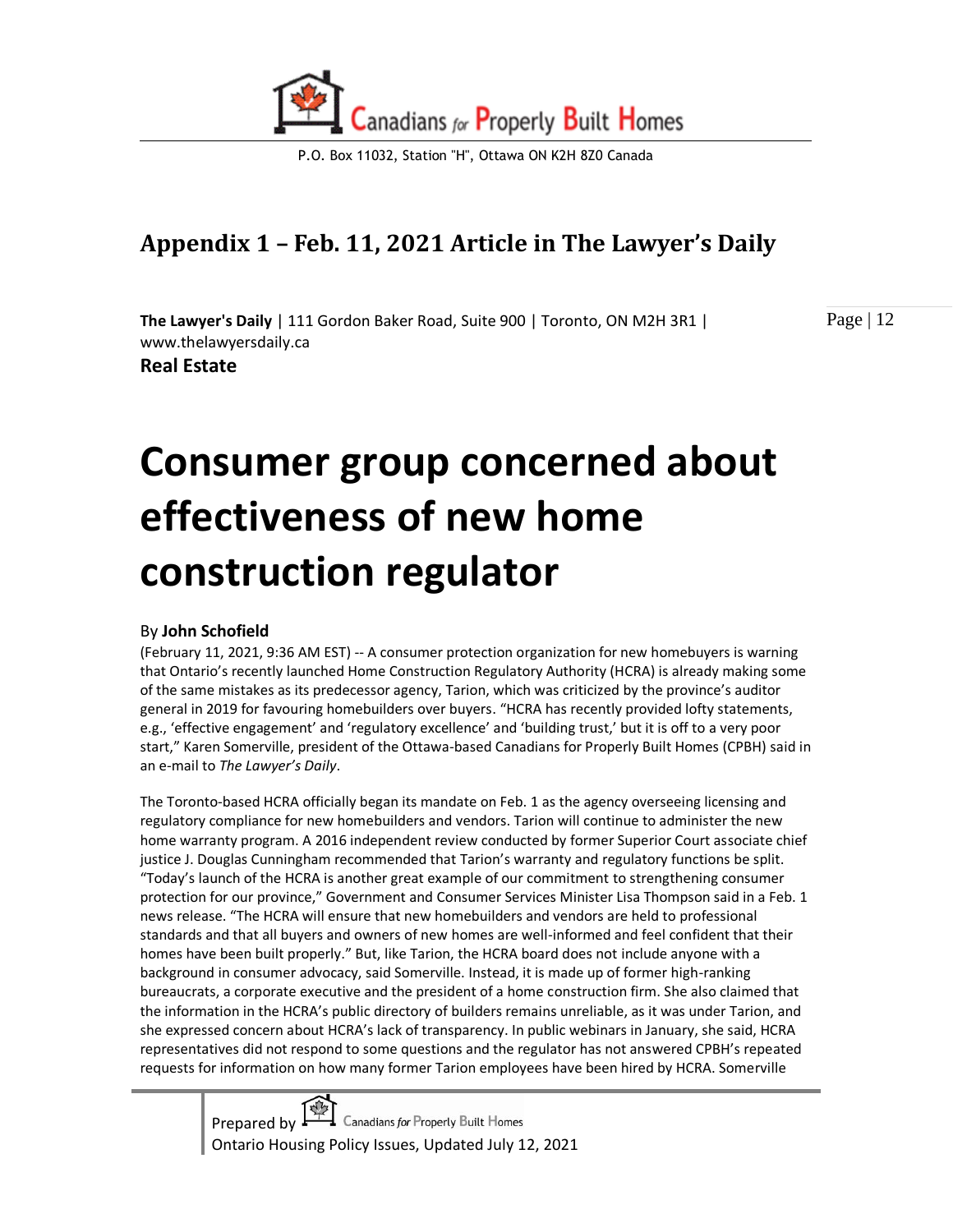P.O. Box 11032, Station "H", Ottawa ON K2H 8Z0 Canada

said she is concerned that HCRA is not fully independent of Tarion. "Some say," she added, "that HCRA and Tarion have made a mockery of the path to a fair regime for home construction regulation and consumer protection as laid out by Justice Cunningham in his 2016 Tarion review."

Edward Lynde, an associate with Toronto-based construction law firm McLauchlin & Associates and a member of the Ontario Bar Association's construction and infrastructure law section, said that legislation has equipped HCRA with a broad mandate and stronger regulatory and enforcement powers than Tarion — but its effectiveness will depend on how well those powers are put into action. "Tarion just wasn't working and it was failing homeowners," he told *The Lawyer's Daily*. "So here we are in 2021 with the HCRA. "They're saying all the right things, and it all relates to creating a consumer-based model that leads to confidence in the marketplace with respect to residential builds," he added.

"That being said, just like anything when there's a seismic and large-scale change, let's see how it actually gets implemented on a practical level. And it's anyone's guess frankly." Lynde said the accuracy of the builders' directory will be one key to restoring consumer confidence. He noted that it will include information such as the name of the licensee, number of homes built, a 10-year history, licensing conditions, offences if charged, offences if guilty and orders made by HCRA's discipline committee. "Residential construction has been a bit of a wild west," he said. "There are some fantastic residential builders, but there are some poor ones, too, and it's really hard for the marketplace to understand the difference. "Hopefully this works," he added. "Conceptually, it appears to be structured the right way. But will the investigations actually be done properly and will complaints be dealt with appropriately? It's one thing to say it. It's another to actually do it."

The HCRA's interim CEO, Tim Hadwen, a lawyer and former assistant deputy minister of education labour relations in the Ministry of Education, said the regulator will set licensing standards for conduct, competence and financial responsibility. It will go beyond Tarion, in part, he said, by establishing for the first time a code of ethics, a discipline committee for violations of the code and an appeals committee. As part of its more effective licensing process, he noted, HCRA has introduced a mandatory criminal record and judicial matters check and an attestation about the presence of interested persons (in addition to principals, directors and officers) who have a material influence over the company's decision making. The government is conducting public consultations on the proposed code of conduct, and Hadwen said he expects it to be put in place by the end of the year. The regulator will address consumer complaints through an "accessible and streamlined" complaints process, he said, and will have a broader range of regulatory tools, including the power to set conditions on licences, to revoke and suspend licences, to issue compliance orders, to issue warnings, to require education courses and, in the future, the ability to impose fines and administrative penalties. "The overall package of developments, both legislative, regulatory and from a policy point of view," he told *The Lawyer's Daily*, "really strengthens the approach to licensing and compliance and does enhance consumer protection for new home buyers in Ontario."

Hadwen said the HCRA intends to do more to maintain consistency across the sector by curtailing unethical and illegal builders and fostering a safer, fairer and more informed marketplace. To that end, it will also focus on consumer education, providing practical information to consumers to help them make informed decisions. The construction and real estate bars could potentially be more involved in helping builders and homebuyers move through the regulator's expanded processes, he said. There may also be a need to help vendors and purchasers with certain disclosures, which will remain unchanged for now but could be updated in the future. One of the regulator's immediate priorities is to ensure a smooth

> Prepared by  $\overbrace{\phantom{H^{2}$  Canadians for Properly Built Homes Ontario Housing Policy Issues, Updated July 12, 2021

Page | 13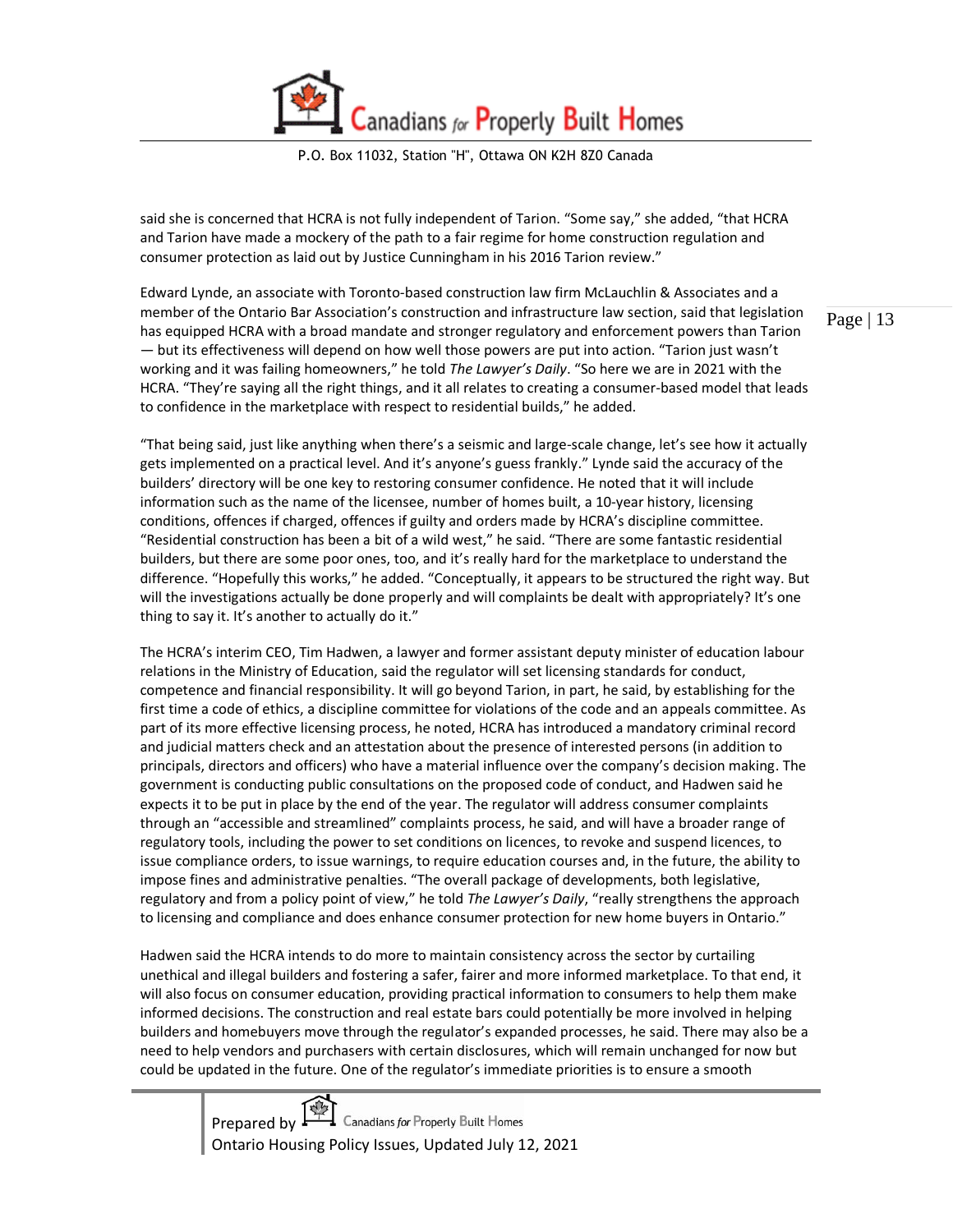

transition from Tarion, said Hadwen. To facilitate that, all valid Tarion licences will automatically become HCRA licences and the time for filing renewals has been extended for a transitional period of 150 days. The HCRA was originally designated under the *New Home Construction Licensing Act, 2017*. The *Rebuilding Consumer Confidence Act, 2020*, passed in July 2020, is also intended to protect consumers and promote higher quality home construction.

*If you have any information, story ideas or news tips for* The Lawyer's Daily *please contact John Schofield at* john.schofield@lexisnexis.ca *or call 905-415-5891.* 

© 2021, The Lawyer's Daily. All rights reserved

Page | 14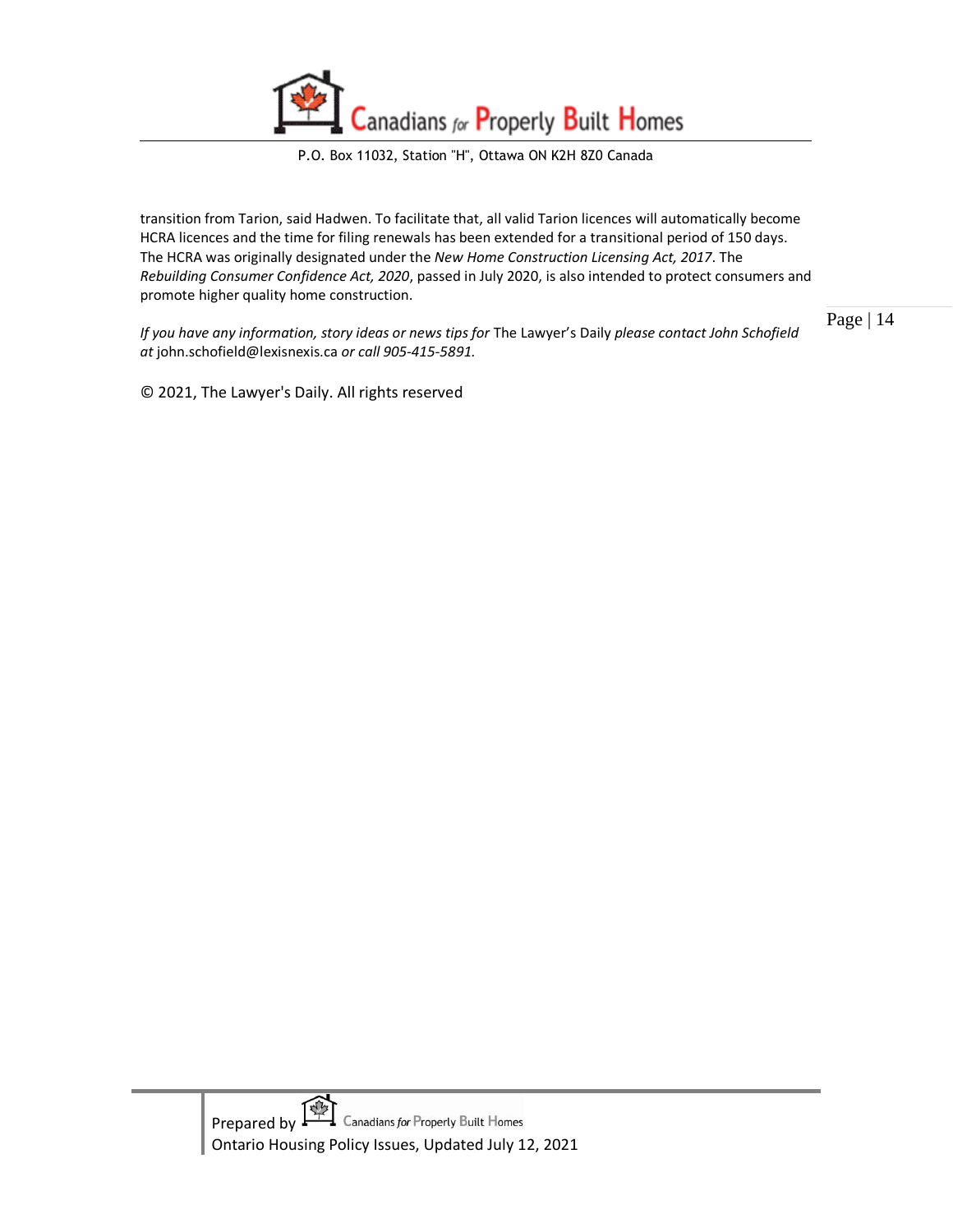

# <span id="page-14-0"></span>**Appendix 2 Response from HCRA CEO and Registrar to CPBH's feedback on HCRA's 2021-22 Business Plan**

Page | 15

Email dated June 2, 2021

*"Dear Dr. Somerville,*

*Thank you for sharing your "Open Letter" regarding the HCRA's 2021-22 Business Plan. We appreciate your engagement and continued interest in the Home Construction Regulatory Authority (HCRA).* 

*As an organization still in its early stages, having launched in February 2021, it's important to note that this business plan is only one year in scope. Going forward, the HCRA will undertake a strategic planning process that will build on the HCRA's early work. As noted in the business plan, the HCRA is committed to involving its stakeholders in this process and we are grateful for the "Open Letter" from Canadians for Properly Built Homes (CPBH). Your extensive feedback will be useful in informing this future exercise. Thank you for taking the time to provide such depth of input.* 

*As you know, the HCRA is a new, independent regulatory authority responsible for licensing home builders and vendors. Where Tarion previously had two jobs – as both regulator and warranty manager – the HCRA has a single focus on licensing. This enables the HCRA to foster improvement in the conduct and competency of builders and increase consumer confidence while also ensuring a fair marketplace.*

*Many of the comments in the "Open Letter" refer to the HCRA Board of Directors. For clarity, I want to take the opportunity to remind CPBH that the HCRA's board oversight model is set out in the Administrative Agreement that is publicly available on the HCRA website. I encourage you to review this document, as it is the key oversight tool for the HCRA and the Minister of Government and Consumer Services. Within the Administrative Agreement, is a requirement for a competency-based board governance framework. As such, the HCRA board must have members with experience in consumer advocacy, regulatory oversight, and residential construction. The board, like the HCRA, is independent and separate from Tarion – none of the HCRA's board members also serve on the Tarion board.*

*Dr. Somerville, I was pleased to meet directly with you and Canadians for Properly Built Homes on May 4th and was encouraged by the level of engagement and interest your organization has in consumer protection, not just here in Ontario, but across the country. I appreciated the*